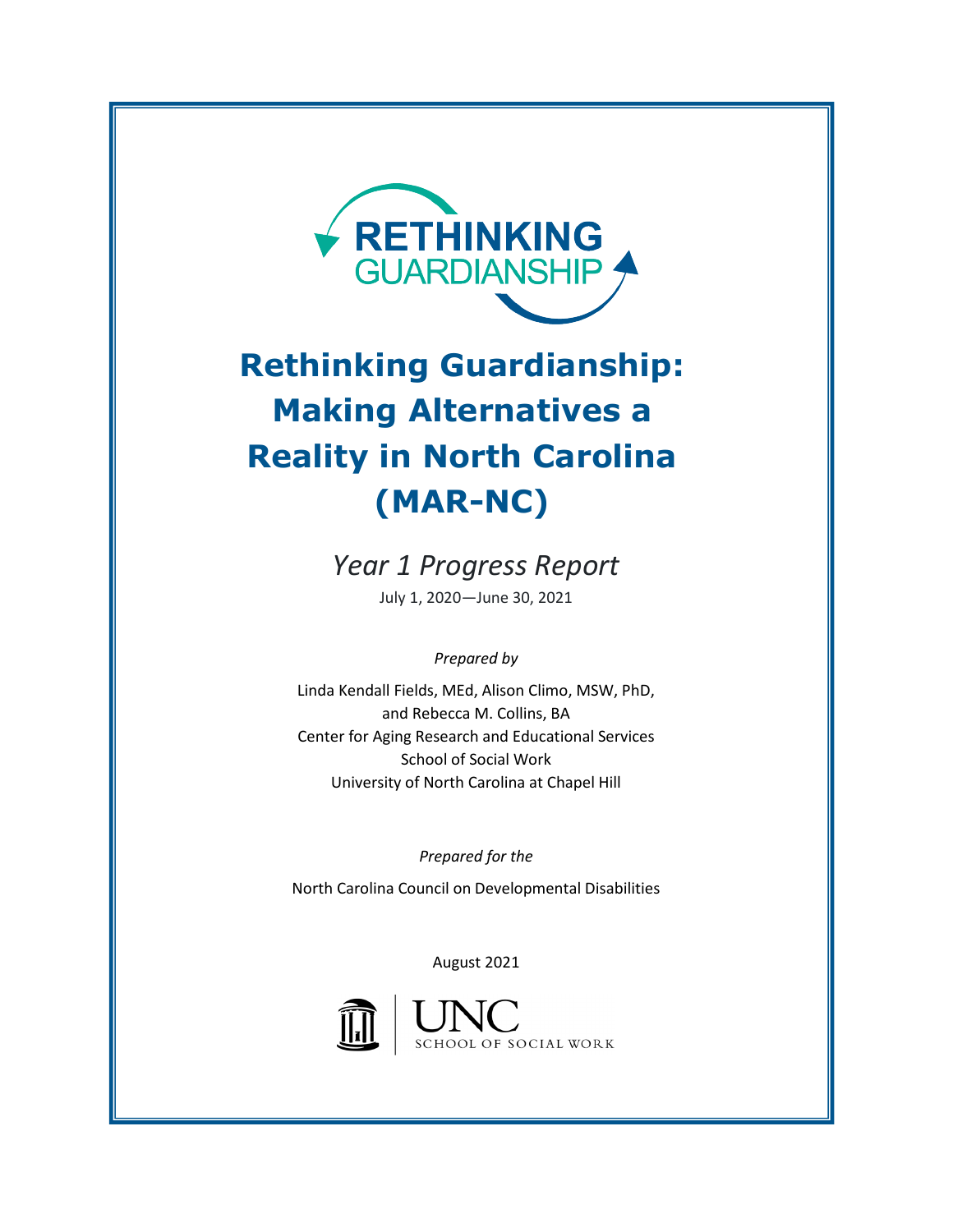# **1. Introduction**

This report summarizes the first year (July 1, 2020—June 30, 2021) of *Rethinking Guardianship: Making Alternatives a Reality in North Carolina* (MAR-NC), a three-year project (2020-2023) funded by the North

Carolina Council on Developmental Disabilities (NCCDD). The purpose of this initiative is to increase the number of individuals with intellectual and other developmental disabilities (I/DD) and their families in North Carolina who are aware of and make use of Supported Decision-Making (SDM) and other alternatives to guardianship. Many individuals in North Carolina fall under full guardianship without a thorough assessment of their abilities to make life decisions. Often, they do not fully understand their rights or that less restrictive alternatives are available.

The Rethinking Guardianship initiative began in 2015 through a contract with the North Carolina Division of Aging and Adult Services (DAAS), which subcontracted with the Jordan Institute for Families at the UNC-Chapel Hill School of Social Work (now the Center for Aging and Adult Research & Educational Services or

*The purpose of this initiative is to increase the number of individuals with intellectual and other developmental disabilities (I/DD) and their families in North Carolina who are aware of and make use of Supported Decision-Making (SDM) and other alternatives to guardianship.*

"Cares Program" for short). The initiative, using the Collective Impact model, convened a workgroup consisting of diverse stakeholders representing individuals under guardianship, family members, human service organizations, Disability Rights North Carolina (DRNC), the Carolina Institute on Developmental Disabilities (CIDD), and county court systems. Rethinking Guardianship is a collaborative effort between the NC Council on Developmental Disabilities and the UNC-CH School of Social Work's Cares Program.

This phase of Rethinking Guardianship, "Making Alternatives to Guardianship a Reality in North Carolina," builds upon prior phases of the initiative. It aims to ensure all stakeholders in the guardianship system are educated about guardianship, less restrictive alternatives to guardianship (especially SDM), and best practices so that individuals with I/DD can have more control over their daily lives. The initiative set out with the following objectives:

- 1. Expand and facilitate the Rethinking Guardianship Working Group and Steering Team to encompass and guide all aspects of the "Making Alternatives a Reality…" initiative throughout the three-year grant period.
- 2. Continue and further the Collective Impact model that supports the Rethinking Guardianship initiative.
- 3. Develop an online, interactive training on SDM and other less restrictive alternatives.
- 4. Promote the practice of using SDM agreements and other alternatives to guardianship among youth with I/DD transitioning to adulthood and individuals in long-term residential facilities transitioning back to the community.
- 5. Evaluate state interest and readiness for possible SDM legislation.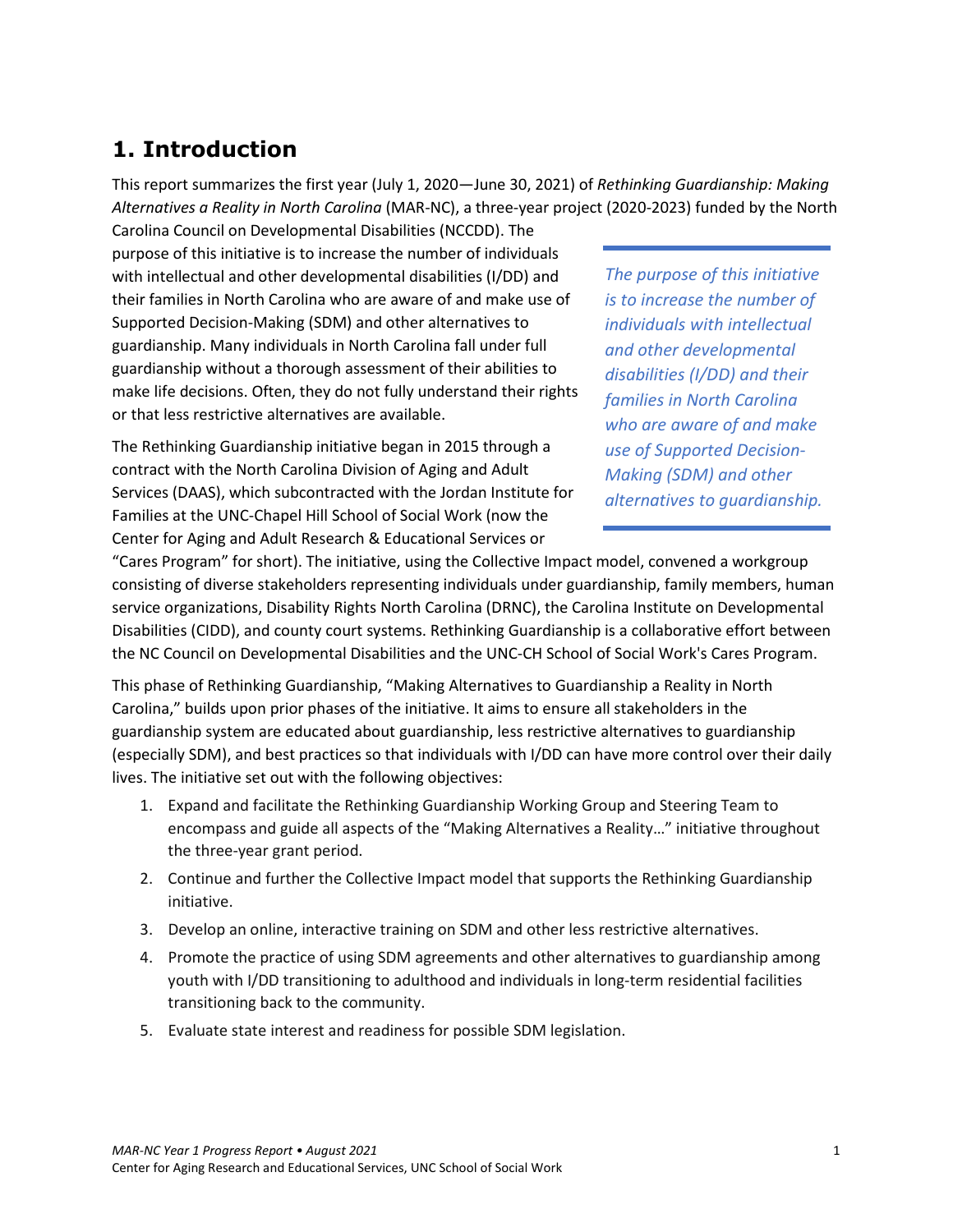#### Year 1 Accomplishments

- Expanded the Steering Team and Statewide Workgroup to reflect more family members and individuals with I/DD; members of the Latinx community; and the following key partners: First in Families NC, The Arc of NC, and the NC Family Support Network, NC Department of Public Instruction, Disability Rights NC, Partnership to Address Adult Abuse, County Departments of Social Services, NC Guardianship Association, and the NC Council on Developmental Disabilities.
- Engaged national consultant, Jonathan Martinis.
- Revised Common Agenda to reflect the current grant's focus.
- Established buy-in to the "Why" of SDM.
- Established a baseline for a shared measurement on awareness and use of SDM through a statewide survey with 293 responses.
- Updated Rethinking Guardianship brochure to include ABLE Accounts and a re-ordered list of options.
- Created an introductory video, "Exploring Alternatives to Guardianship in North Carolina" (available online at [https://rethinkingguardianshipnc.org/\)](https://rethinkingguardianshipnc.org/).
- Developed the following 12 educational guides for individuals, families, and professionals about alternatives to guardianship:
	- o Supported Decision-Making: Formal and Informal
	- o Foster Care 18-21 / NC Links Independent Living Services
	- o ABLE Account
	- o Simple Financial Tools
	- o Living Trust
	- o Special Needs Trust
	- o Representative Payee for Social Security Benefits
	- o Fiduciary for Veteran's Benefits
	- o Power of Attorney (Durable/General)
	- o Health Care Power of Attorney
	- o Advance Instruction for Mental Health Treatment
	- o Living Will or Advance Directive
- Although not in the grant, but with permission from the DD Council, continued work with the Statutory Writing and Review Teams and worked with the NC Division of Aging and Adult Services to completely overhaul guardianship training for DSS and Corporate guardians across the state to emphasize choice, self-determination, and consideration of alternatives before guardianship.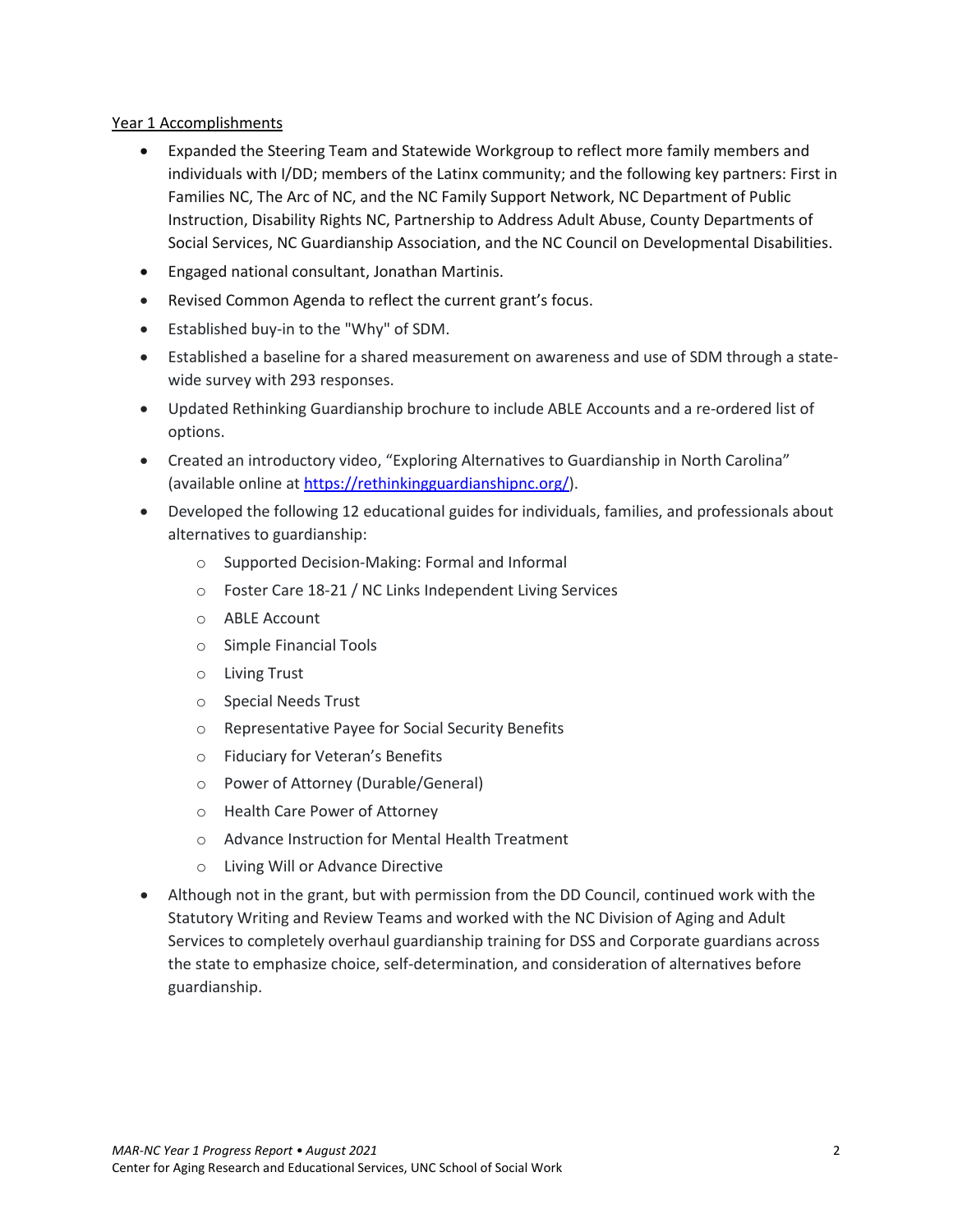# **2. MAR-NC Grant Objectives and Activities**

**a) Expand the Rethinking Guardianship Workgroup to encompass more in-depth education on Supported Decision-Making and other alternatives to guardianship aimed at two primary audiences: youth with I/DD transitioning into adulthood and adults transitioning to the community from long-term residential facilities.** 

|                                                   | Q1  | Q <sub>2</sub> | Q3             | Q <sub>4</sub> |
|---------------------------------------------------|-----|----------------|----------------|----------------|
| Workgroup – Individuals with I/DD                 |     | 4              | 3              | 4              |
| Workgroup - Family Advocates                      | 144 | 5              | 10             | 11             |
| Steering Team – Individuals with I/DD             | 24  | 1              | 3              | 3              |
| Steering Team – Family Advocates                  |     | 4              | 3              | 4              |
| Statute Writing/Review Teams – Individuals w I/DD |     | 1              |                |                |
| Statute Writing/Review Teams - Family Advocates   | 18  | $\mathfrak{p}$ | $\mathfrak{p}$ |                |

**NUMBER OF INDIVIDUALS WITH I/DD AND FAMILY ADVOCATES INVOLVED PER QUARTER**

MAR-NC expanded the Steering Team and Statewide Workgroup to reflect more family members and individuals with I/DD; members of the Latinx community; and the following key partners: First in Families NC, The Arc of NC, and the NC Family Support Network, NC Department of Public Instruction, Disability Rights NC, Partnership to Address Adult Abuse, County Departments of Social Services, NC Guardianship Association, and the NC Council on Developmental Disabilities.

**b) Focus the work (agendas, events, committees, etc.) of both the Statewide Workgroup and the Steering Team on the goal of increasing awareness and use of Supported Decision-Making and other less restrictive alternatives to guardianship in North Carolina.**

The focus of the work for the Steering Team, Statewide Workgroup, and other committees is reflected in the desired outcomes, as follows:

#### Steering Team:

- July 14, 2020; Desired Outcomes: 1) Receive overview and orientation to the MAR-NC grant; 2) Establish the Steering Team and suggest new members; 3) Review the Common Agenda to determine alignment with MAR-NC grant; 3) Become familiar with evaluation goals and strategies and initiate subgroups; 4) Meet our consultant, Jonathan Martinis, and discuss the "why" of supported decision-making; 5) Determine next steps for the initiative.
- August 11, 2020; Desired Outcomes: 1) Track progress on the MAR grant work plan; 2) Touch base on statutory reform efforts; 3) Recruit self-advocates and representatives of the Hispanic/Latinx community; 4) Revisit the edited Common Agenda to determine alignment with MAR-NC grant; 5) Discuss shared measurement/evaluation questions; 4) Gain insight through Jonathan Martinis re: Virginia SDM grant; 6) Suggest preliminary agenda for September 23 Statewide Workgroup meeting.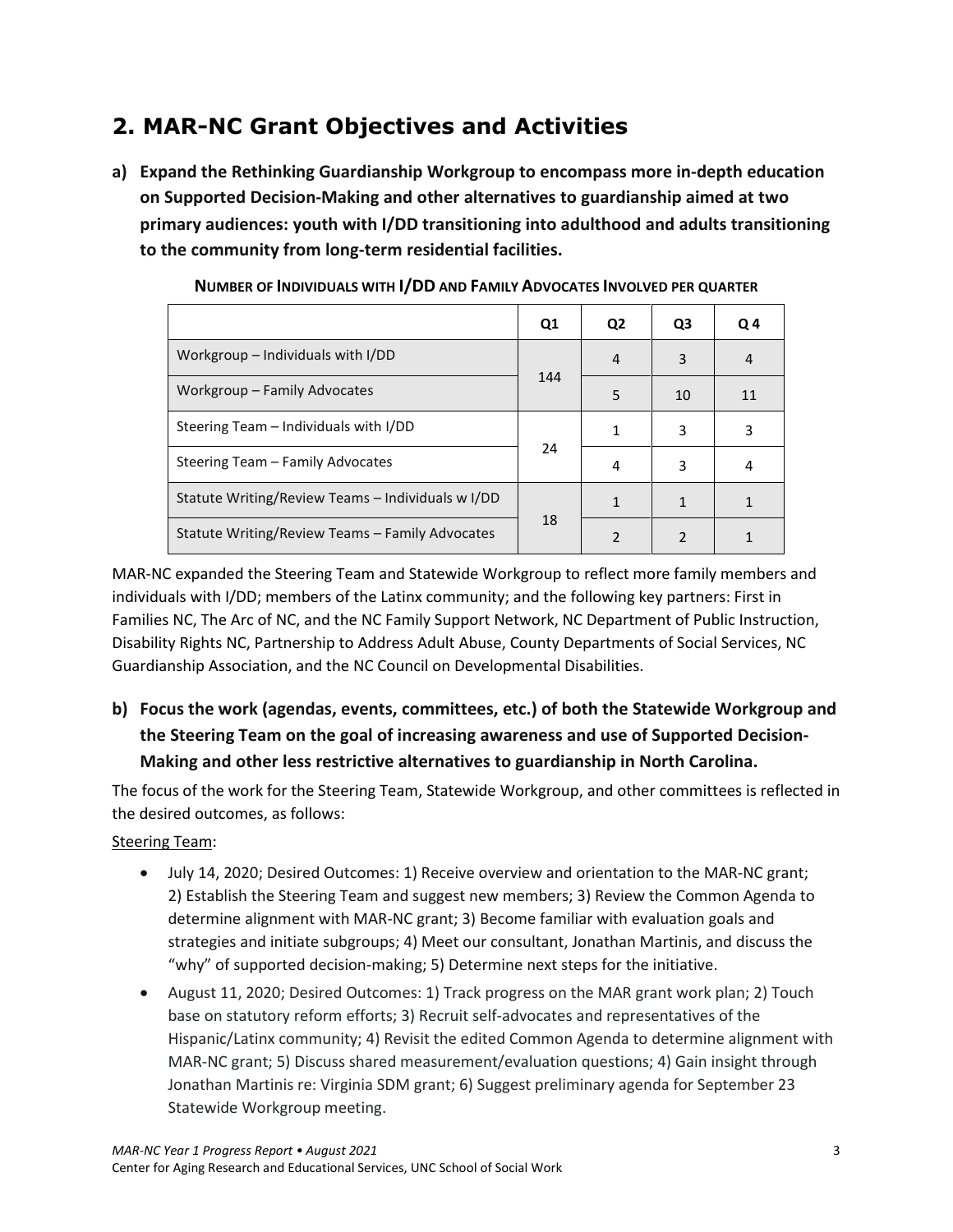- September 8, 2020; Desired Outcomes: 1) Track progress on the MAR grant work plan; 2) Consider Elon intern activities for our initiative; 3) Touch base on GS 35A reform; 4) Discuss survey process and next steps re: shared measurement/evaluation; 4) Reflect on introduction to SDM module; 6) Plan agenda for September 23rd Statewide Workgroup meeting.
- October 13, 2020; Desired Outcomes: 1) Track progress on the MAR-NC grant; 2) Touch base on GS 35A reform; 3) Discuss survey responses and implications for educational development; 4) Reflect on introduction to SDM module and make recommendations for NC-specific information; 5) Decide on next steps following discussions.
- November 17, 2020; Desired Outcomes: 1) Track progress on the MAR-NC grant; 2) Conclude intern experience with the initiative 3) Reflect on introduction to SDM module and landing page; 4) Decide on next steps following discussions.
- December 8, 2020; Desired Outcomes: 1) Track progress on the MAR-NC grant and 35A Statute Writing; 2) Consider changes to SDM module draft and brochure 3) Set agenda for January 21 Statewide Workgroup Meeting; 4) Decide on next steps following discussions.
- February 9, 2021; Desired Outcomes: 1) Track progress on the MAR-NC grant and 35A Statute Writing; 2) Debrief from January 21 Statewide Workgroup Meeting and apply lessons learned; 3) Offer feedback on SDM 101 educational module draft; 4) Decide on next steps following discussions.
- March 9, 2021; Desired Outcomes: 1) Track progress on the MAR-NC grant and 35A Statute Writing; 2) Provide assistance & feedback on SDM 101 educational module drafts; 3) Offer preliminary ideas for next full statewide workgroup on April 22.
- April 13, 2021; Desired Outcomes: 1) Track progress on the MAR-NC grant and 35A Statute Writing; 2) Consider WINGs initiatives of interest to NC & upcoming 4th Guardianship Summit; 3) Experience new Alternatives/SDM educational module and video and provide feedback about what needs to be done at the April 22 Statewide Workgroup meeting.
- May 18, 2021; Desired Outcomes: 1) Track grant updates and 35A Statute Writing; 2) Discuss application of results from the 4th NGN Summit; 3) Provide feedback about the Rethinking Guardianship website, the educational pdfs, and how they are categorized; 4) Brainstorm use of the educational materials.
- June 15, 2021; Desired Outcomes: 1) Track grant updates and 35A statute progress; 2) Review DRAFT Pre-Service for DAAS/DSS training; 3) Develop preliminary agenda for July 28 Statewide Workgroup meeting.

#### Statewide Workgroup

- September 23, 2020; Desired Outcomes: 1) Review & track progress on the MAR-NC grant; 2) Understand recommendations for statutory changes from the writing and review teams; 3) Create awareness of SDM Survey and take final steps to disseminate across the state; 4) Take time for health and wellness; 5) Gain greater understanding of SDM and apply knowledge to older adults and adults with disabilities living in North Carolina; 6) Summarize next steps and adjourn until Thursday, January 21, 2021.
- January 21, 2021; Desired Outcomes: 1) Increase awareness of goals & activities within the present MAR-NC grant; 2) Track progress on statutory changes from the writing and review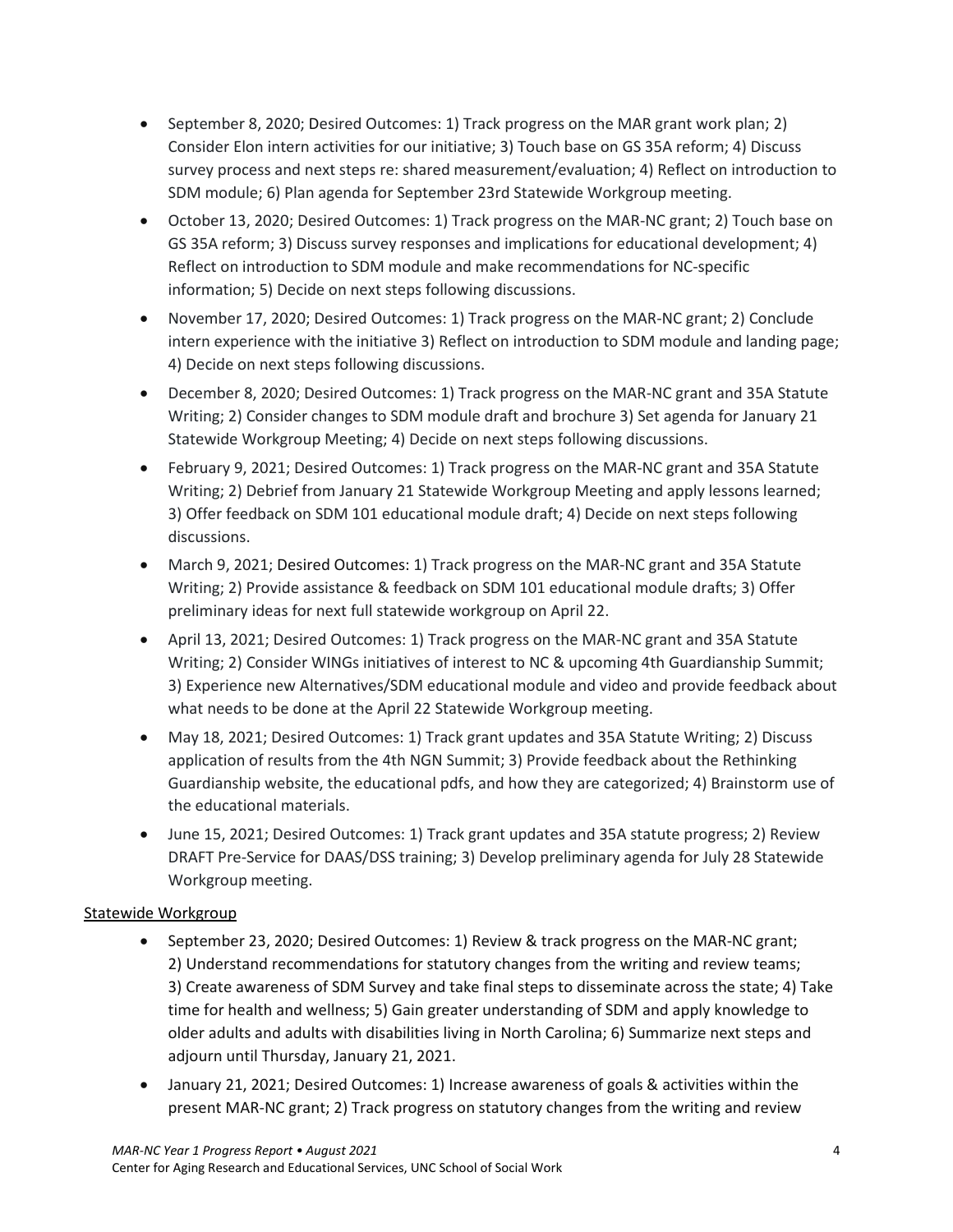teams; 3) Consider SDM best practices developed in Missouri; 4) Evaluate the continued impact and challenges faced by WINGs groups (including NC's Rethinking Guardianship) across the country; 6) Summarize next steps and adjourn until Thursday, April 22, 2021.

• April 22, 2021; Desired Outcomes: 1) Track progress on the MAR-NC grant and 35A Statute Writing; 2) Consider WINGs initiatives of interest to NC; 3) Experience new Alternatives/SDM educational module and video and provide feedback.

The Statute Writing Team met 25 times this year to painstakingly review, rewrite, and edit major portions of the General Statute 35A so that it is consistent with the goal of this grant to further the use of SDM practices throughout North Carolina.

The Team then began a series of sessions in late June 2021 with leaders from the North Carolina Bar Association's Elder Law and Special Needs Section and Estate Planning & Fiduciary Law Section. Significant progress is being made to move towards legislation (in 2023) that will increase individual rights and mandate the courts' use or consideration of SDM and other alternatives before appointing a guardian(s).

Finally, a new Outreach Planning Team was established and met once, on June 8, 2021, to develop a stated goal, four distinct strategies, and plans for next steps.

# **c) Ensure that the goals, objectives and activities of "Making Alternatives to Guardianship a Reality in North Carolina" align with Rethinking Guardianship's existing core concepts, basic principles, and common agenda.**

At the beginning of this year, the Steering Team revised and updated Rethinking Guardianship's Common Agenda to reflect the goals, objectives, and activities of MAR-NC. The updated Common Agenda is as follows:

*Rethinking Guardianship is…*

- *1. Promoting less restrictive alternatives to guardianship*
- *2. Creating long-term changes in the state's guardianship system*

*Core Concepts and Basic Principles*

- *Autonomy, Liberty, Freedom, Dignity*
- *Presumption of competence*
- *Right to life-time decision-making support*

*The System-as-it-Should-be would:*

- *1. Always use least restrictive options and be based on best practices*
- *2. Offer easily available and accessible information about options and alternatives to guardianship that is communicated to and understood by stakeholders*
- *3. Rest on a process in which all stakeholders are identified and engaged*

In addition, all meeting agendas and notes reflect the use of Collective Impact.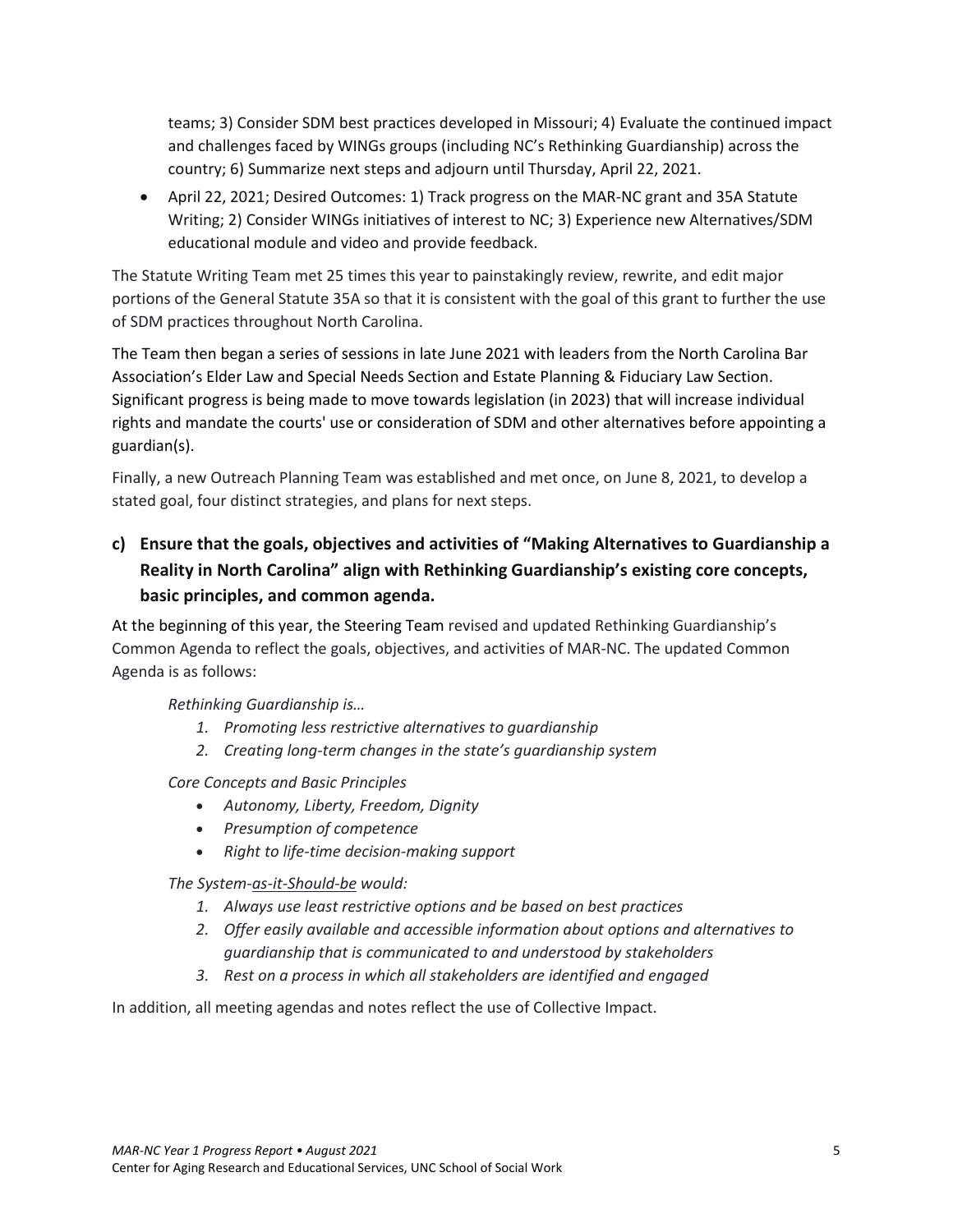# **d) Establish a baseline "shared measurement" with partner organizations – The Arc of NC, First in Families, and Family Support Network – regarding awareness and use of Supported Decision-Making and other alternatives.**

The Steering Team created and distributed an electronic survey about awareness and use of SDM. The survey was available August 25 through October 2, 2020, and was distributed through the following networks:

- Cardinal Innovations LME/MCO
- Parents of a local high school that specializes in students with IDD
- Parent resource LiveBinder
- EC Division Parent Newsletter
- Family Support Network affiliates
- Individual self-advocates
- NCCDD members, particularly the Community Living Committee members
- Participants in FIRST's Natural Support Network Development initiative
- Supported Living Action Team members
- Raleigh Mayor's Committee for Persons with Disabilities members
- Personal Facebook pages
- Local Arc Chapters and their families and providers
- Regional Guardianship Specialists/Supervisors
- Friends, co-workers, and associates
- Parent support group
- Church committee
- DSS Adult Services supervisors
- Guardianship corporations that contract with the Division of Aging and Adult Services

In all, 293 individuals completed the survey. Of this sample, 169 (58%) were self-advocates, family members, or friends who assist an individual with decision-making; the majority were parents. Fiftyseven (19%) were professionals who assist others with decision-making (e.g., teacher, provider/agency representative, attorney, disinterested public agent, guardian, DSS social worker, group home manager). Sixty-seven (23%) were either not involved with decision-making or otherwise left the answer blank.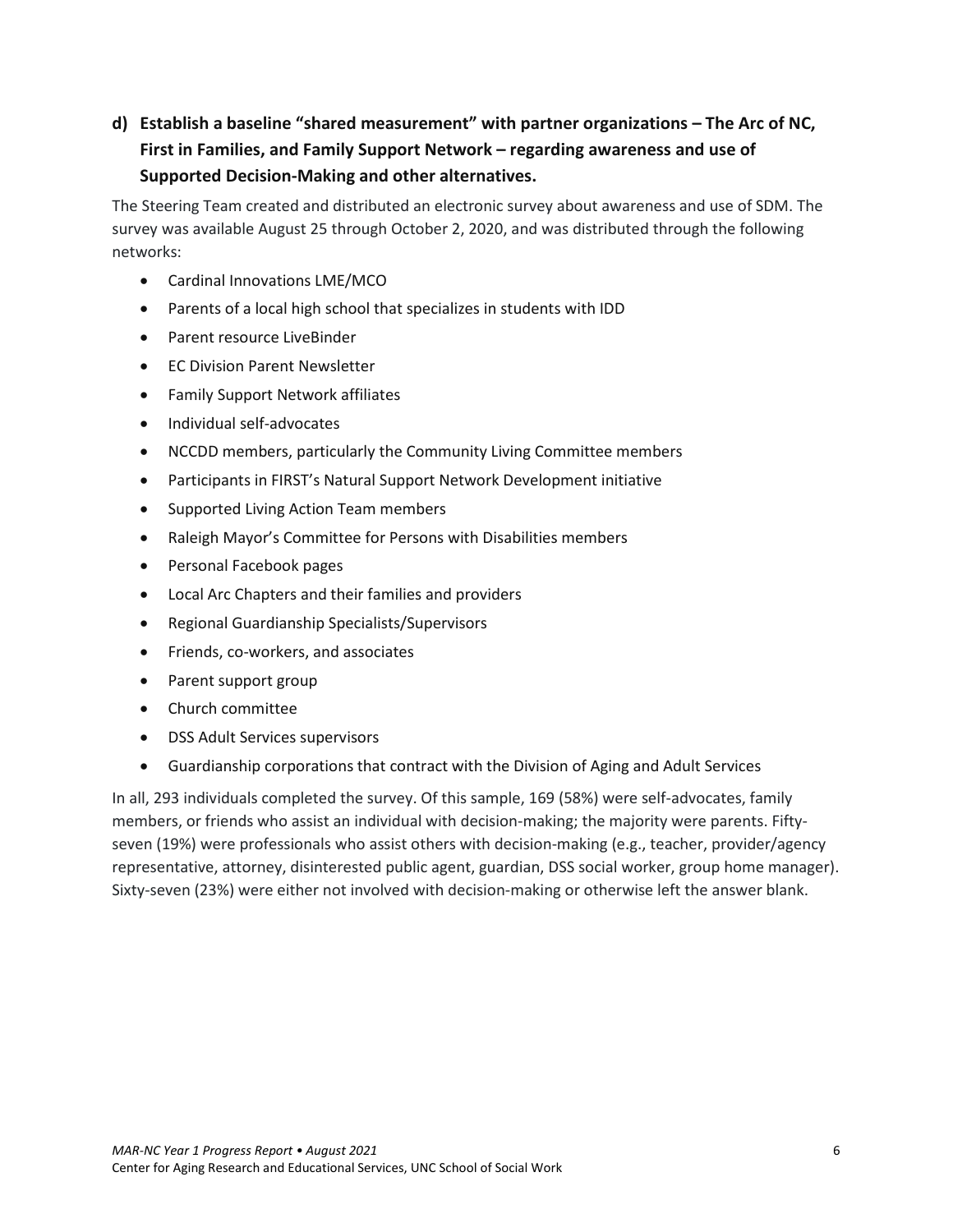|                                                            |                         | Self-advocates, family, friends | Professionals           |                         |
|------------------------------------------------------------|-------------------------|---------------------------------|-------------------------|-------------------------|
|                                                            | <b>Familiar</b><br>With | Currently<br><b>Use</b>         | <b>Familiar</b><br>With | Currently<br><b>Use</b> |
| <b>Supported decision-making (in general)</b>              | 40%                     | n/a                             | 81%                     | n/a                     |
| Family, friends, and community support<br>a.<br>services   | 42%                     | 55%                             | 52%                     | 69%                     |
| Supported decision-making agreement<br>b.                  | 26%                     | 15%                             | 32%                     | 26%                     |
| NC Foster Care 18-21                                       | 6%                      | $< 1\%$                         | 26%                     | 29%                     |
| Joint bank account                                         | 58%                     | 32%                             | 70%                     | 26%                     |
| Living trust                                               | 33%                     | 5%                              | 32%                     | 5%                      |
| Special needs trust                                        | 40%                     | 25%                             | 40%                     | 29%                     |
| Representative payee for social security<br>g.<br>benefits | 55%                     | 38%                             | 89%                     | 79%                     |
| Fiduciary for veteran's benefits<br>h.                     | 4%                      | 1%                              | 35%                     | 22%                     |
| Power of attorney (durable/ general)<br>i.                 | 60%                     | 19%                             | 82%                     | 38%                     |
| Health care power of attorney<br>j.                        | 62%                     | 23%                             | 84%                     | 45%                     |
| k.<br>Advance instruction for mental health                | 21%                     | 4%                              | 47%                     | 9%                      |
| Living will or advance directive<br>I.                     | 59%                     | 12%                             | 74%                     | 34%                     |
| <b>ABLE</b> account                                        | 33%                     | 17%                             | 23%                     | 16%                     |

#### **SURVEY RESPONDENTS' FAMILIARITY WITH AND USE OF SDM**

The survey results suggested that professionals are more familiar with supported decision-making in general, and in many cases, with specific options as well. In addition, while self-advocates, family, friends, and professionals might be aware of an option, they may not be using it currently.

The survey was subsequently revised in order to make analysis more straightforward and to eliminate unnecessary data, and it was translated into Spanish for use in Year 2.

# **e) Convene the Rethinking Guardianship Steering Team and the Rethinking Guardianship Statewide Working Group regularly to engage in mutually reinforcing activities and continuous communication.**

An excellent example of mutually reinforcing activities and continuous communication emerged when Steering Team member Beverly Colwell of the NC Department of Public Instruction's Exceptional Children's Program contacted Cares Coordinator, Linda Kendall Fields, regarding language in a LEA (Local Education Agency) brochure to families. The language clearly urged families to seek guardianship for youth transitioning into adulthood. With the help of consultant Jonathan Martinis, Linda was able to share language to place in the brochure which would widen the lens of Supported Decision-Making possibilities for families.

The Steering Team met 11 times on the following dates: 7/14/20, 8/11/20, 9/9/20, 10/13/20, 11/17/20, 12/08/20, 2/09/21, 3/09/21, 4/13/21, 5/18/21, and 6/15/21.

The Statewide Workgroup met three times on the following dates: 9/23/20, 1/21/21, and 4/22/21.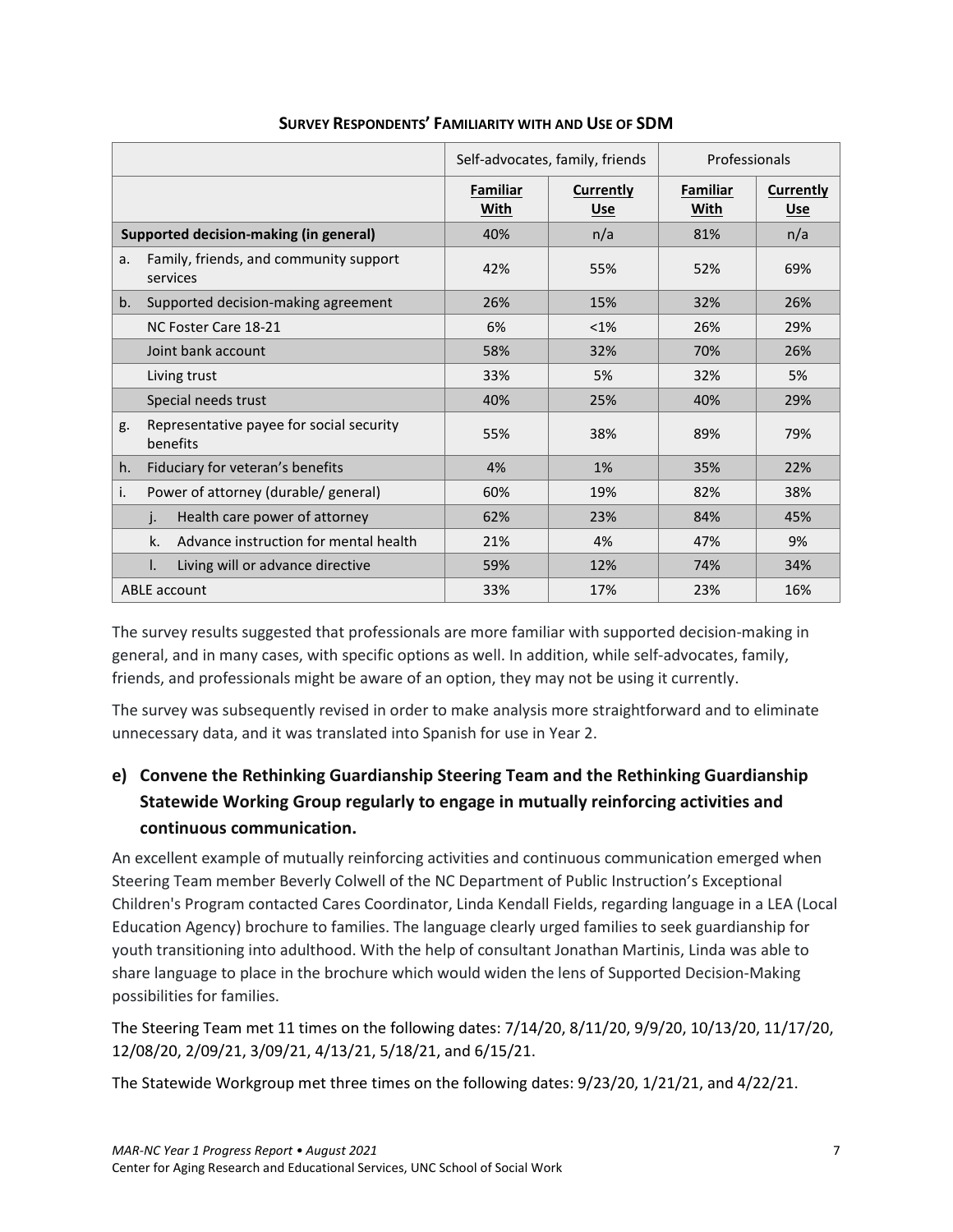The Statute Writing Team met 25 times on the following dates: 7/7/20, 7/15/20, 7/30/20, 8/18/20/, 9/2/20, 9/30/20, 10/1/20, 10/27/20, 11/3/20, 11/17/20, 12/3/20, 12/7/20, 1/7/21, 1/12/21, 2/4/21, 2/18/21, 2/22/21, 3/5/21, 3/17/21, 3/23/21, 4/7/21, 4/27/21, 5/6/21, 5/26/21, and 6/24/21.

The Outreach Planning Team met once, on 6/08/21.

**f) Provide backbone support to Rethinking Guardianship initiative, including but not limited to meeting planning, logistics, facilitation, agendas, and notes; staffing for research, program development, policy analysis, evaluation, report writing, and engaging expert consultation.**

The UNC Cares Team, with support from two Elon University interns managed meeting planning, logistics, facilitation, agendas, and notes. Cares Coordinator Linda Kendall Fields consulted with 19 individuals and families who had guardianship concerns and questions after visiting the Rethinking Guardianship website; she also spoke with 16 professional groups that often included families of individuals with I/DD. Finally, the Team maintained ongoing engagement with consultant Jonathan Martinis.

## **g) Identify 5-7 specific alternatives to guardianship to include in the suite of trainings along with Supported Decision-Making.**

The Steering Team decided to begin with training material for those options that the most people would be able to make use of. The first of these was "Supported Decision-Making: Formal and Informal."

In addition, the Steering Team designed a landing page for a new, updated website. The page features an introductory video, "Exploring Alternatives to Guardianship in North Carolina," followed by links to educational resources for each of 12 options, including "Supported Decision-Making: Formal and Informal."

# **h) Conduct an audit of existing trainings and best practices and evaluate them for use and adaptation.**

Jonathan Martinis, Consultant, Burton Blatt Institute, Syracuse University, is the leading expert across the United States on supported decision-making and, as such, has access to existing trainings and best practices across the country. Jonathan provided the Steering Team with several trainings as examples of what he particularly recommended. The Steering Team evaluated the examples and determined what to adopt, transform, add, etc. to tailor an "SDM 101" training for North Carolina. The result was an introductory video titled "Exploring Alternatives to Guardianship in North Carolina."

In addition to work on the MAR-NC materials, Linda KF audited the existing Division of Aging and Adult Services guardianship training (4 days total) for all public guardians (DSS and corporations) serving 100 counties across the state. Work is underway to rework the entire curriculum, beginning with the learning objectives and course layout, to reflect new emphasis on choice, self-determination, supported decision-making (as well as other alternatives) and, as a last resort, the practice of guardianship (substitute decision-making).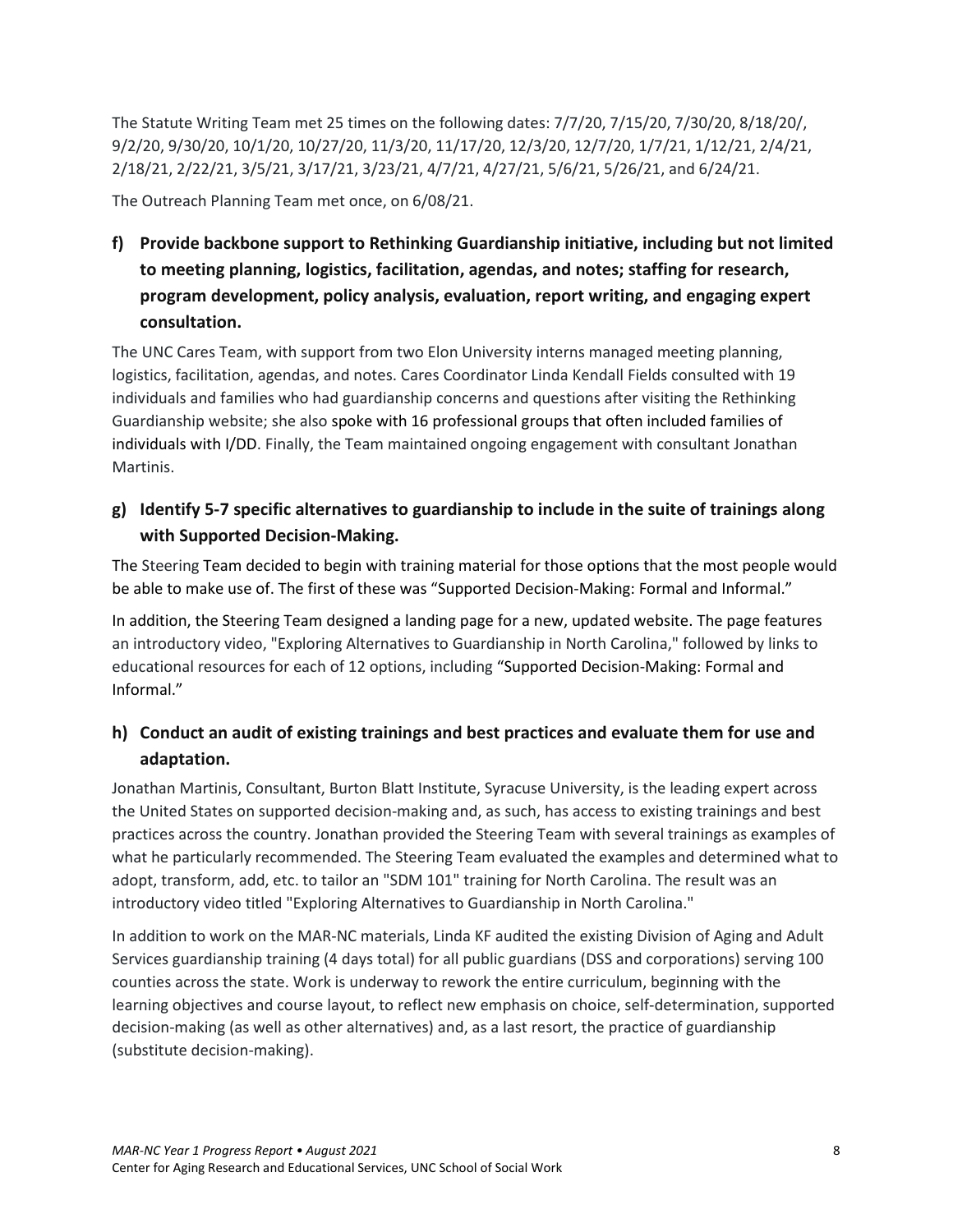#### **i) Develop 6-8 online, interactive trainings.**

The UNC Cares team created an introductory video titled "Exploring Alternatives to Guardianship in North Carolina" featuring narration by Jonathan Martinis and video of Janie and Suvya, two selfadvocates engaged in SDM.

UNC Cares intern Rebecca Collins researched, designed, and produced the following 12 educational modules for individuals, families, and professionals about alternatives to guardianship:

- Supported Decision-Making: Formal and Informal
- Foster Care 18-21 / NC Links Independent Living Services
- ABLE Account
- Simple Financial Tools
- Living Trust
- Special Needs Trust
- Representative Payee for Social Security Benefits
- Fiduciary for Veteran's Benefits
- Power of Attorney (Durable/General)
- Health Care Power of Attorney
- Advance Instruction for Mental Health Treatment
- Living Will or Advance Directive

Each of these modules is being checked for readability for low-vision readers, and plain language for all readers. In addition, all modules will be made available in Spanish during Year 2.

# **j) As trainings are developed, pilot their use with various stakeholders for feedback on accessibility and quality, and adjust accordingly.**

As each module was completed (including the introductory video), they were shared with Steering Team members, and through the DD Council, with individuals with low vision and with I/DD for readability. Many were reviewed by professionals with content area expertise, and by self-advocates. These reviews often resulted in improvements to the modules.

## **k) As trainings are completed, make them available via the Rethinking Guardianship website.**

The introductory video and all 12 educational modules are completed (in English) and available on the Rethinking Guardianship website [\(https://rethinkingguardianshipnc.org/\)](https://rethinkingguardianshipnc.org/). As Spanish versions become available during Year 2, they will be added to the website.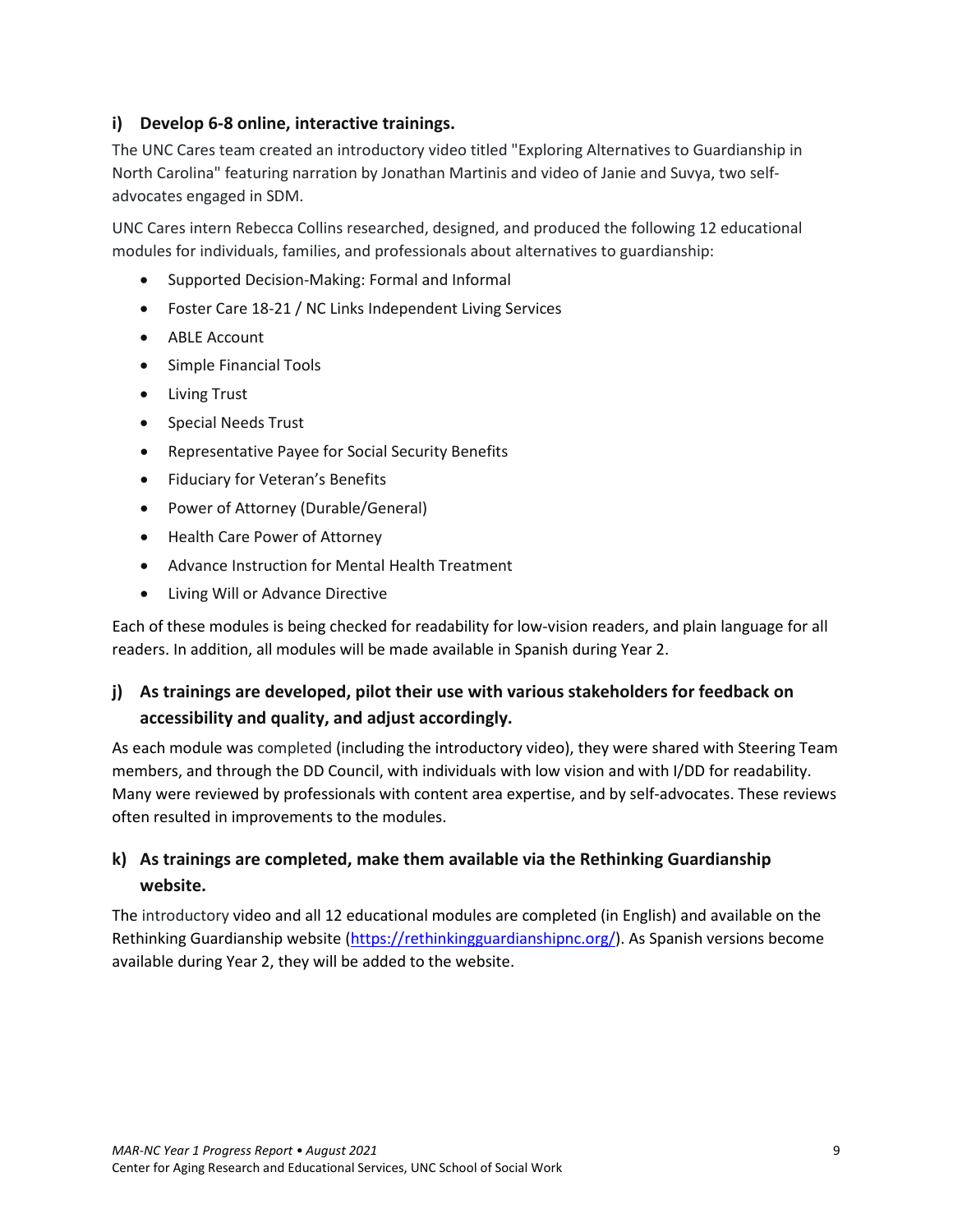**l) Influence policy and communication from the North Carolina Department of Public Instruction (DPI) related to youth with I/DD transitioning into adulthood so that children and families understand the range of options available to them well before, and then upon nearing the age of 18.**

National consultant, Jonathan Martinis, at the request of the Steering Team, provided "best practice" training materials to the North Carolina Department of Public Instruction (DPI) re: Supported Decision-Making, aimed at North Carolina Exceptional Children's teachers.

Steering Team member Beverly Colwell, who works for DPI, was approached by a NC school district for input on a brochure they were working on. The content was a good example of the "school to guardianship pipeline" language. With guidance from Rethinking Guardianship, Beverly proposed alternative language. We plan to follow up on this by reaching out to the 150 LEAs and 200+ charter schools as part of this project.

Beverly has extended an invitation to MAR-NC to present at the statewide Exceptional Children's Conference in Greensboro, NC on November 18-19, 2021. Jonathan Martinis & Linda Kendall Fields will provide a session during the conference on SDM and other alternatives and the importance of offering choice and options to families and youth transitioning into adulthood.

# **m) Educate individuals and their families and guardians on transitioning back to the community from long-term residential facilities to build capacity for decision-making within and outside of guardianship.**

MAR-NC has made inroads with transition programs, Transitions to Community Living Initiatives (TCLI) and Money Follows the Person (MFP) through the creation of an Informed Decision-Making Tool, which was completed at the beginning of Year 1, in July 2020 and edited several times during the year. Furthermore, facilitator Linda Kendall Fields and consultant Jonathan Martinis presented to the Olmstead Planning Advisory Group in October 2020 about how SDM both inside and outside of a guardianship arrangement can further the goals of supporting individuals to choose whether they wish to transition out of licensed residential facilities in order to live in their own homes in the community.

Throughout Year 1, Linda Kendall Fields was active with the Olmstead Advisory Council and presented on guardianship and SDM/alternatives to the Olmstead Subgroup on Older Adults on January 8, 2021. In addition, she continues to share the Informed Decision-Making (IDM) tool developed for the Transitions to Community Living Initiative with professional and family groups. The IDM tool illustrates the connection between Olmstead and SDM and how guardians can be challenged to empower adults subject to guardianship in exploring and having a say in choosing where they want to live. The IDM tool was slightly modified during this period per the request of DHHS. In addition, Linda Kendall Fields presented to the Vaya Olmstead Committee on MAR-NC and did some problem-solving with them about situations that could warrant the use of an alternative to guardianship.

# **n) Train the 12 Family Support Network affiliates across the state so they can be conduits to training within their own local networks.**

The Outreach Planning Team includes Steering Team member Tamara Norris, who works with the Family Support Network. As part of outreach planning, each team member is identifying specific takeaways for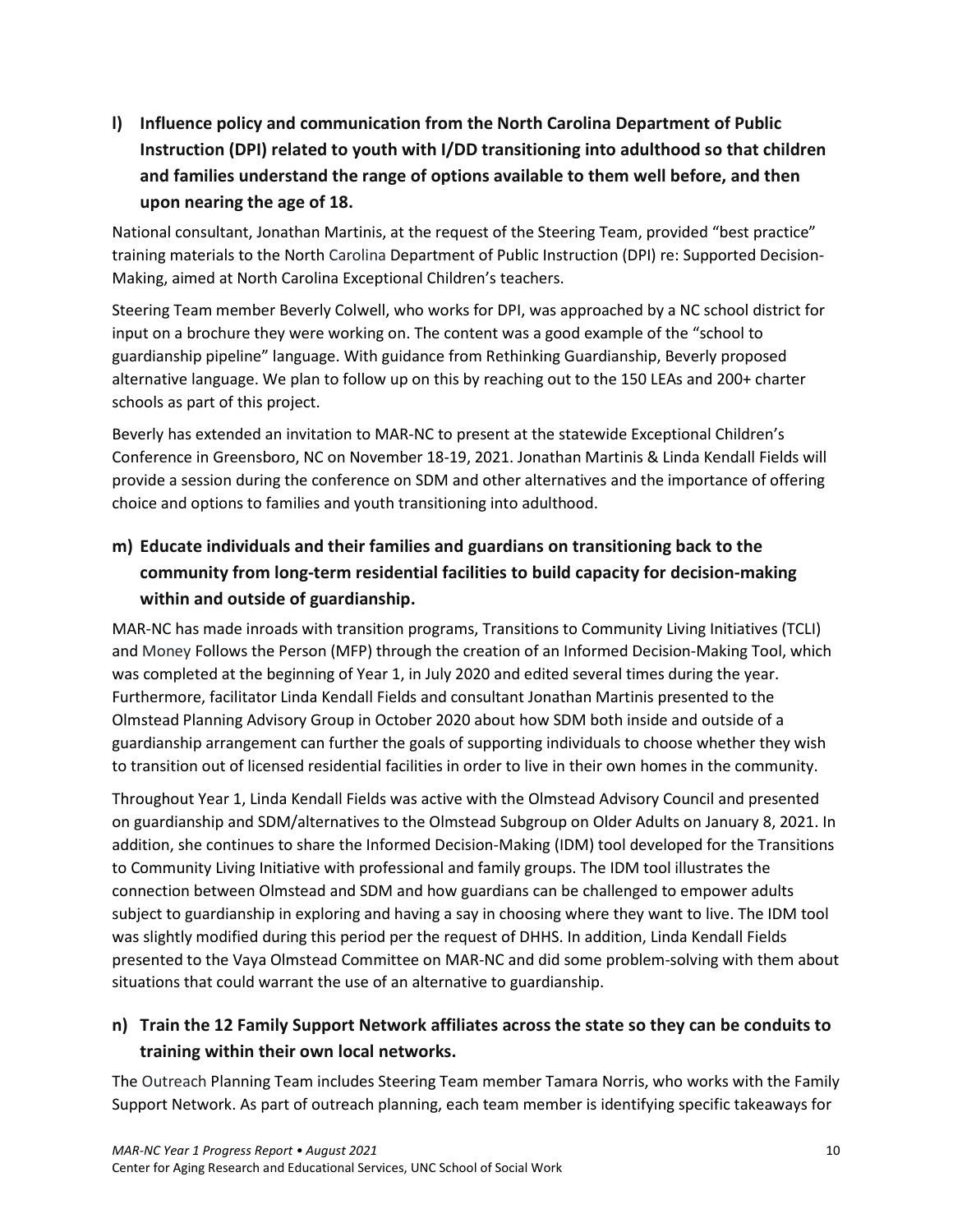each target audience. Tamara is assisting in developing targeted trainings for the 12 Family Support Network affiliates as part of this project.

# **o) Train Transition Coordinators and other human service providers associated with Supported Living, MFP, and TCLI.**

During Year 1, Linda Kendall Fields presented to the NC Department of Social Services Directors on October 7, 2020; the Buncombe Aging Services Alliance on October 21, 2020; and the Brain Injury Association of NC (BIANC) on November 7, 2020. BIANC is made of up professionals, individuals, and families. Other groups included a Johnston County Family Group; the Family Support Network of the Greater Triangle; the Carolina Institute on Developmental Disabilities Community Talk series; Alliance Health LME/MCO; a podcast with Donald Bailey and Jonathan Martinis; Eastpointe LME/MCO; UNC-CH Disability Policy Class; and Partners Behavioral Health LME/MCO.

Throughout this initiative, Linda Kendall Fields has been involved in the state's Olmstead Planning efforts, bringing forth the issues of guardianship improvements, SDM, and other alternatives to guardianship. She participated in the May 12, 2021 meeting with national Olmstead Planning consultants TAC, who met with a wide range of professional stakeholders to go over assessment of services and supports for individuals with disabilities in North Carolina. She was also involved in a followup meeting on May 25, 2021 to provide input regarding an "Assessment of Services and Supports for Individuals with Disabilities in NC," developed by the Technical Assistance Collaborative (TAC). Finally, the Informed Decision-Making Form, created during an earlier grant to assist individuals (and importantly, their guardians), living in adult care homes and psychiatric treatment centers to consider transitioning to the community, continues to be adapted and modified and is currently broadening its reach to other groups, including individuals with IDD.

# **p) Implement SDM with individuals and families in partnership with First in Families, The Arc of North Carolina, DPI, Family Support Network affiliates, MFP, and other community partners.**

The Outreach Planning Team was established at the end of Year 1 and is developing strategies and a plan to promote the website and other Rethinking Guardianship materials. This team includes the following Steering Team members: Jean Farmer Butterfield, retired executive director of the Arc of NC; Beverly Colwell, Consultant for Intellectual Disabilities and Secondary Education at North Carolina Department of Public Instruction; Cheryl Walfall-Flagg, Parent Advocated with many affiliations, including Family Support Network and NC ABLE Advocates Network; and UNC Cares team members Tamara Norris, who works with the Family Support Network, Rebecca Collins, and Alison Climo.

Meanwhile, several family groups requested presentations on guardianship and SDM. In addition to meetings mentioned earlier, Linda Kendall Fields presented to the Johnston County Family Education & Support Group on December 14, 2020, the Family Support Network of the Greater Triangle on December 17, 2020; and to the CIDD Community Talk Series and other LME/MCO groups mentioned previously in this report who also invited families to educational offerings.

First in Families of NC has been especially active in implementing SDM with individuals and families. Through contacts made by First in Families' Scott Secor, two individuals with IDD were willing to share their stories of self-determination and SDM through a video taken by Elon intern, Rebecca Collins. This